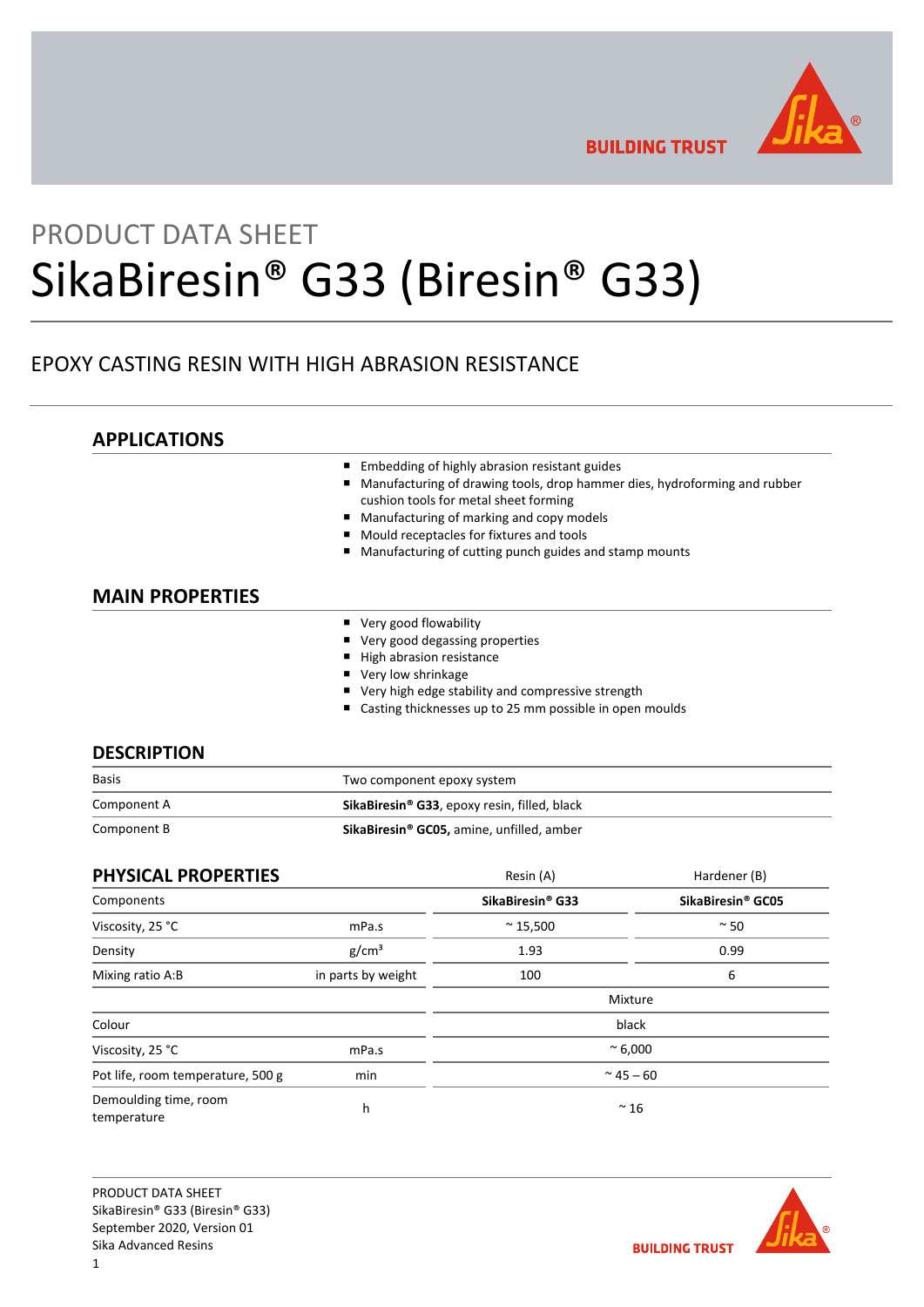# **MECHANICAL PROPERTIES**

approx. values

| <b>Curing conditions</b> |                 |                          | room temperature | 2 h / 80 °C |
|--------------------------|-----------------|--------------------------|------------------|-------------|
| Density                  | <b>ISO 1183</b> | g/cm <sup>3</sup>        | 1.87             | 1.87        |
| Shore hardness           | <b>ISO 868</b>  | $\overline{\phantom{0}}$ | D 90             | D 90        |
| Flexural modulus         | <b>ISO 178</b>  | MPa                      | 9,800            | 7,800       |
| Flexural strength        | <b>ISO 178</b>  | <b>MPa</b>               | 88               | 88          |
| Impact resistance        | <b>ISO 179</b>  | kJ/m <sup>2</sup>        | 8                | 10          |
| Compressive strength     | <b>ISO 604</b>  | MPa                      | 120              | 120         |
| Linear shrinkage         | Internal test   | %                        | 0.05             | 0.05        |

# **PACKAGING UNITS**

■ Kit (AB)**, SikaBiresin<sup>®</sup> G33** Box: 1 x 5.8 kg (A) + 1 x 0.35 kg (B)

# **PROCESSING DATA**

- The material, processing and mould temperature should be at least 18 25 °C.
- Component A must be stirred thoroughly before use.
- Recommended release agents are Sika® Liquid Wax-815 or Sika® Pasty Wax-818. For more information, see Product Data Sheets of the release agents.
- Pay attention to dry conditions and dry mould surfaces while processing.
- Both components have to be mixed thoroughly according to mixing ratio and poured immediately into the released mould with beginning at the lowest point.
- Further post curing of the demoulded part can improve the final mechanical properties.
- Depending on the geometry and weight of the part, it is recommended to use a conformer while post curing.
- For cleaning the final part from release agent residues, we recommend Sika® Reinigungsmittel‐5. Before use of other cleaners, compatibility must be tested.

# **STORAGE CONDITIONS**

| Shelf life          | Resin (A), SikaBiresin <sup>®</sup> G33                                                          | 12 months    |  |  |
|---------------------|--------------------------------------------------------------------------------------------------|--------------|--|--|
|                     | ■ Hardener (B), SikaBiresin® GC05                                                                | 12 months    |  |  |
| Storage temperature | Resin (A), SikaBiresin <sup>®</sup> G33                                                          | $18 - 25 °C$ |  |  |
|                     | ■ Hardener (B), SikaBiresin® GC05                                                                | $18 - 25 °C$ |  |  |
| Crystallization     | After prolonged storage at low temperature, crystallization of components may<br>occur.          |              |  |  |
|                     | $\blacksquare$ This is easily removed by warming up for a sufficient time to a maximum of 70 °C. |              |  |  |
|                     | Allow to cool to room temperature before use.                                                    |              |  |  |
| Opened packagings   | ■ Containers must be closed tightly immediately after use to prevent moisture<br>ingress.        |              |  |  |
|                     | ∎ The second lead accuración la contra a la consecutiva de consecuencia de la consecutiv         |              |  |  |

■ The residual material needs to be used up as soon as possible.